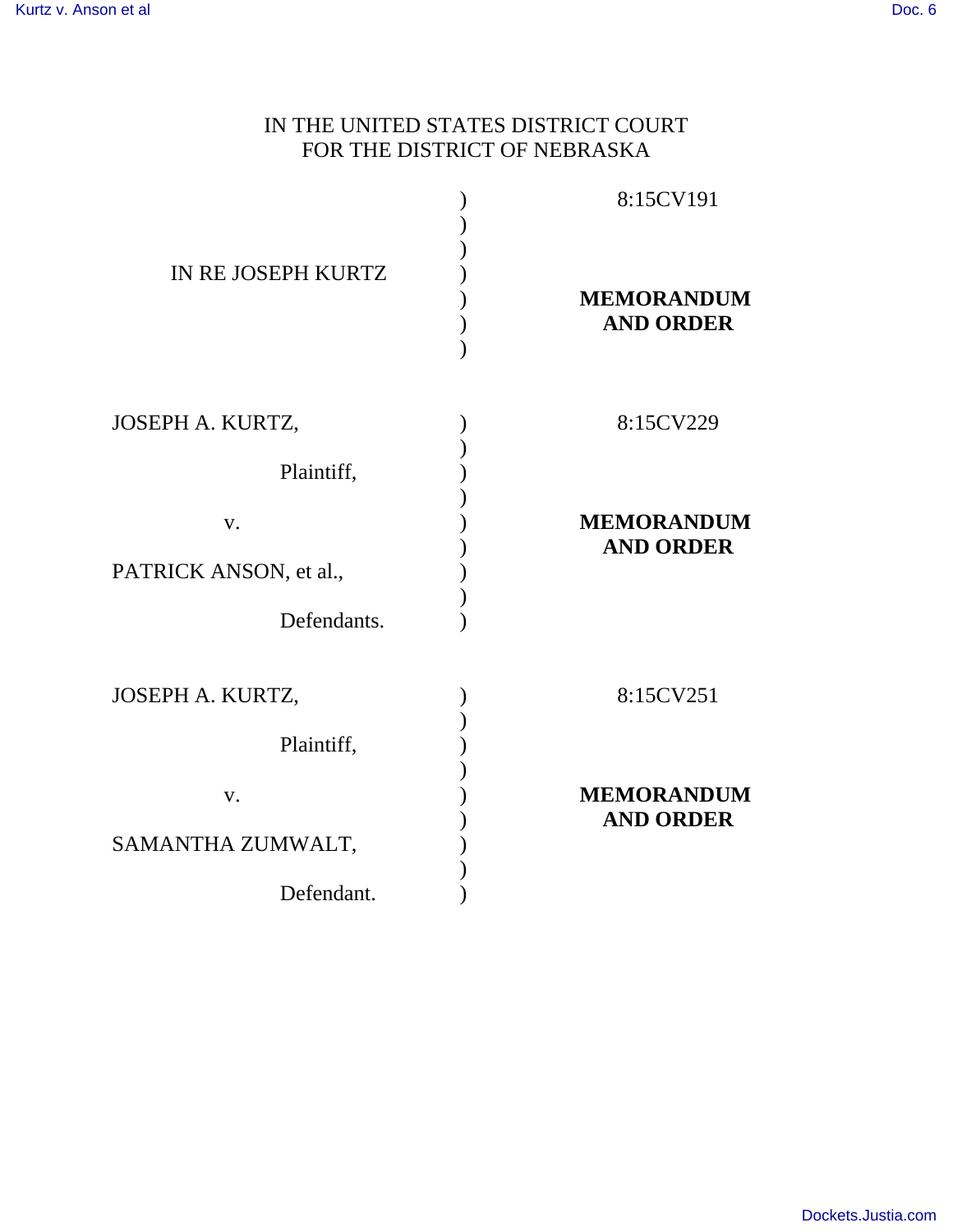| JOSEPH A. KURTZ,   | 8:15CV269         |
|--------------------|-------------------|
|                    |                   |
| Plaintiff,         |                   |
|                    |                   |
| V.                 | <b>MEMORANDUM</b> |
|                    | <b>AND ORDER</b>  |
| <b>JOEY ANSON,</b> |                   |
|                    |                   |
| Defendant.         |                   |
|                    |                   |
| JOSEPH A. KURTZ,   | 8:15CV294         |
|                    |                   |
| Plaintiff,         |                   |
|                    |                   |
| V.                 | <b>MEMORANDUM</b> |
|                    | <b>AND ORDER</b>  |
| DARIN MATTHEWS,    |                   |
|                    |                   |
| Defendant.         |                   |

This matter is before the court on its own motion. On August 6, 2015, the clerk of the court sent an order to Plaintiff at his last known address and it was returned to this court as undeliverable. (*See* Filing No. 5 in Case No. 8:15-cv-00294-JMG-PRSE.) Plaintiff has an obligation to keep the court informed of his current address at all times. *See* NEGenR 1.3(e) and (g) (requiring pro se parties to adhere to local rules and inform the court of address changes within 30 days). This case cannot be prosecuted in this court if Plaintiff's whereabouts remain unknown.

IT IS THEREFORE ORDERED that: